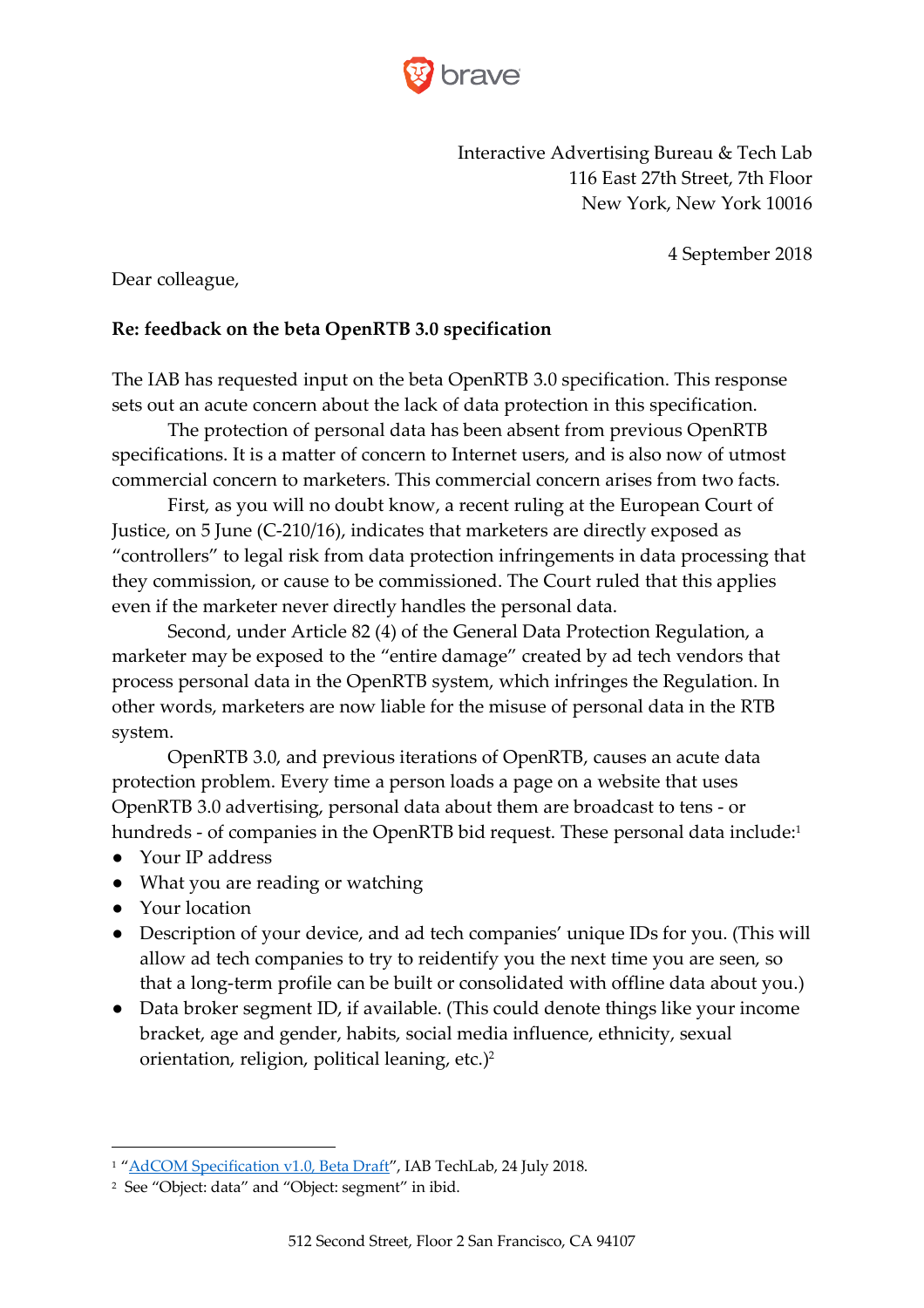

These data are very likely to include "special categories"3 of personal data, since they show what the person is watching and reading, and since the OpenRTB 3.0 specification enables the inclusion of data brokers' segment IDs.4

A more complete summary of the personal data in bid requests is provided for your convenience in Appendix 1. Relevant excerpts from the OpenRTB AdCOM specification are provided in Appendix 2.

The broadcast of these personal data under OpenRTB is referred to as an "RTB bid request". As with previous iterations of OpenRTB, this will be generally broadcast widely, since the objective is to solicit bids from companies that might want to show an ad to the person who has just loaded the webpage. An RTB bid request is broadcast on behalf of websites by companies known as "supply side platforms" (SSPs) and by "ad exchanges".

Personal data are broadcast in bid requests to multiple Demand Side Partners (DSPs), which then decide whether to place bids for the opportunity to show an ad to the person in question. The DSP acts on behalf of a marketer, and decides when to bid based on the profile of person that the marketer has instructed it to target. Sometimes, Data Management Platforms (DMPs), of which Cambridge Analytica is a notorious example, can perform a sync that contributes to their existing profiles of the person. It is worth noting that this sync would not be possible without the initial bid request.

### **RTB as presented in the OpenRTB 3.0 specification is a data protection free zone.**

The overriding commercial incentive for many ad tech companies is to share as many data with as many partners as possible, and to share it with partner or parent companies that run data brokerages. Clearly, releasing personal data into such an environment has high risk.

Despite this high risk, the OpenRTB 3.0 specification establishes no control over what happens to these personal data once an SSP or ad exchange broadcasts a "bid request". Even if bid request traffic is secure, there are no technical measures that prevent the recipient of a bid request from, for example, combining them with other data to create a profile, or from selling the data on. In other words, there is no data protection.

I note that IAB Europe's own documentation on how such a broadcast of personal data could conform with European data protection law reveals the industry view: A company "may choose not to pass bid requests containing personal data to

<sup>&</sup>lt;sup>3</sup> "... revealing racial or ethnic origin, political opinions, religious or philosophical beliefs, or trade union membership, and the processing of genetic data, biometric data for the purpose of uniquely identifying a natural person, data concerning health or data concerning a natural person's sex life or sexual orientation…", in the General Data Protection Regulation, Article 9 (1).

<sup>4</sup> "Object: data" and "Object: segment" in "AdCOM Specification v1.0, Beta Draft", IAB TechLab, 24 July 2018.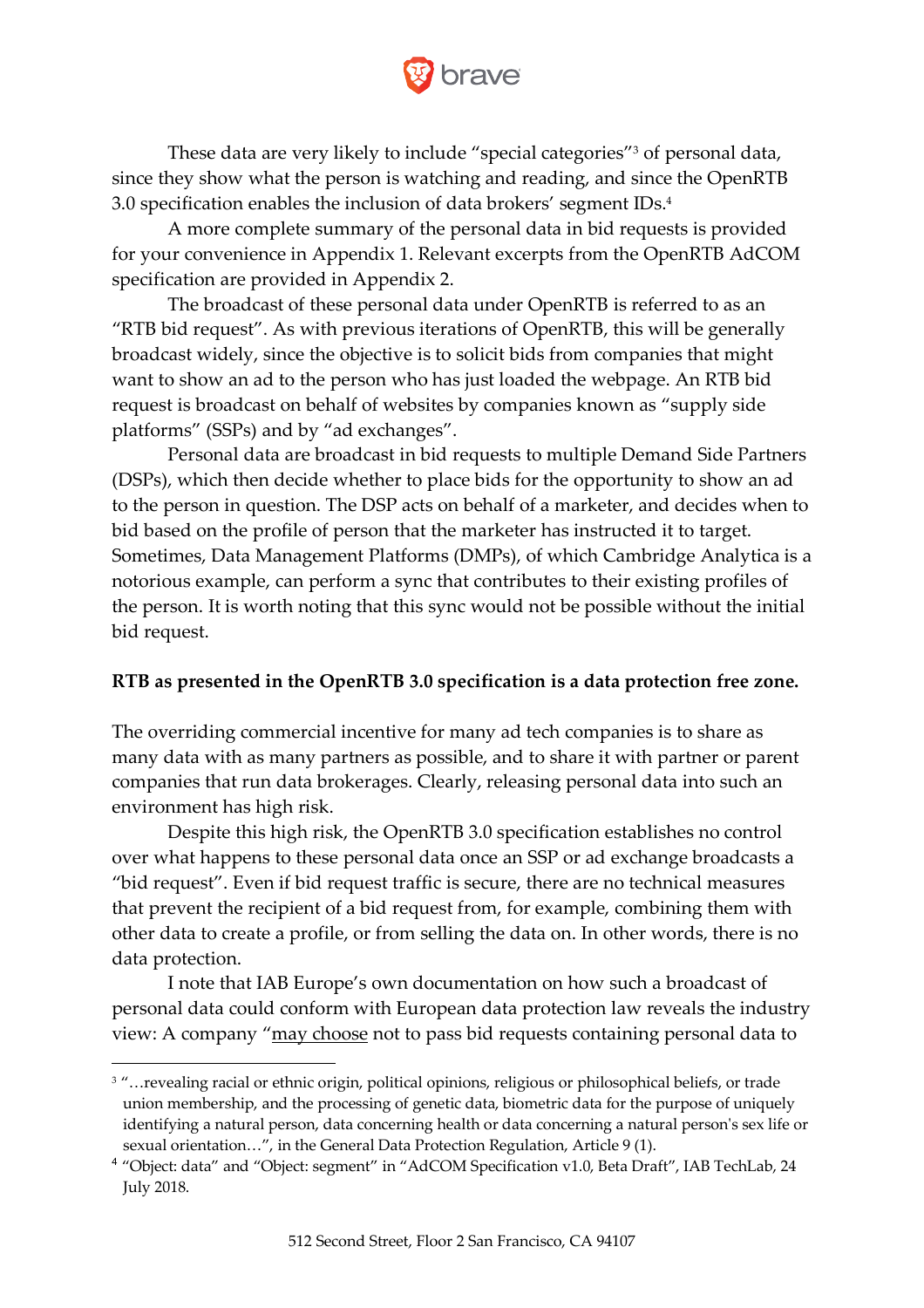

other vendors who do not have consent".5 In other words, once DSPs receive personal data they can freely trade these personal data with business partners however they wish. The distribution of a bid request creates this data protection-free zone.

In fact, this is very likely to be a data breach. The RTB bid request, including the data specified in the OpenRTB 3.0 specification, fits within the General Data Protection Regulation's definition of "a breach of security leading to the accidental or unlawful destruction, loss, alteration, unauthorised disclosure of, or access to, personal data transmitted, stored or otherwise processed".6

This is particularly egregious since the data concerned are very likely to be "special categories" of personal data, and since I believe that the industry concerned is aware of the shortcomings of this approach, and has continued to pursue it regardless.

In summary, the OpenRTB 3.0 specification will continue to leak details about what every person is reading or watching in a constant broadcast to a large number of companies. These personal data are not protected. This breach is continuous, happening on virtually every website, every single time a person loads a page.

Unless OpenRTB 3.0 is very radically altered, so that no personal data are contained in the bid request, it appears that it will be a severe infringement of Article 5 of the General Data Protection Regulation, and on all that flows from Article 5's principles. This will put at risk the fundamental rights of virtually every person that uses the Internet in Europe. These rights are enshrined in and protected by the Charter of Fundamental Rights of the European Union. As a result, marketers, vendors, and publishers will be exposed to acute legal hazard.

We must therefore urge that you reconsider the OpenRTB 3.0 specification. So long as the bid request is permitted to contain personal data, and so long as these personal data are widely shared, OpenRTB will be a liability. The RTB system must not be allowed to continue as a data protection "wild west".

Yours faithfully,

Dr Johnny Ryan FRHistS Chief Policy & Industry Relations Officer Brave

<sup>5</sup> "Transparency & Consent Framework, FAQ", IAB Europe, 16 April 2018, p. 11.

<sup>6</sup> GDPR, Article 4, paragraph 12.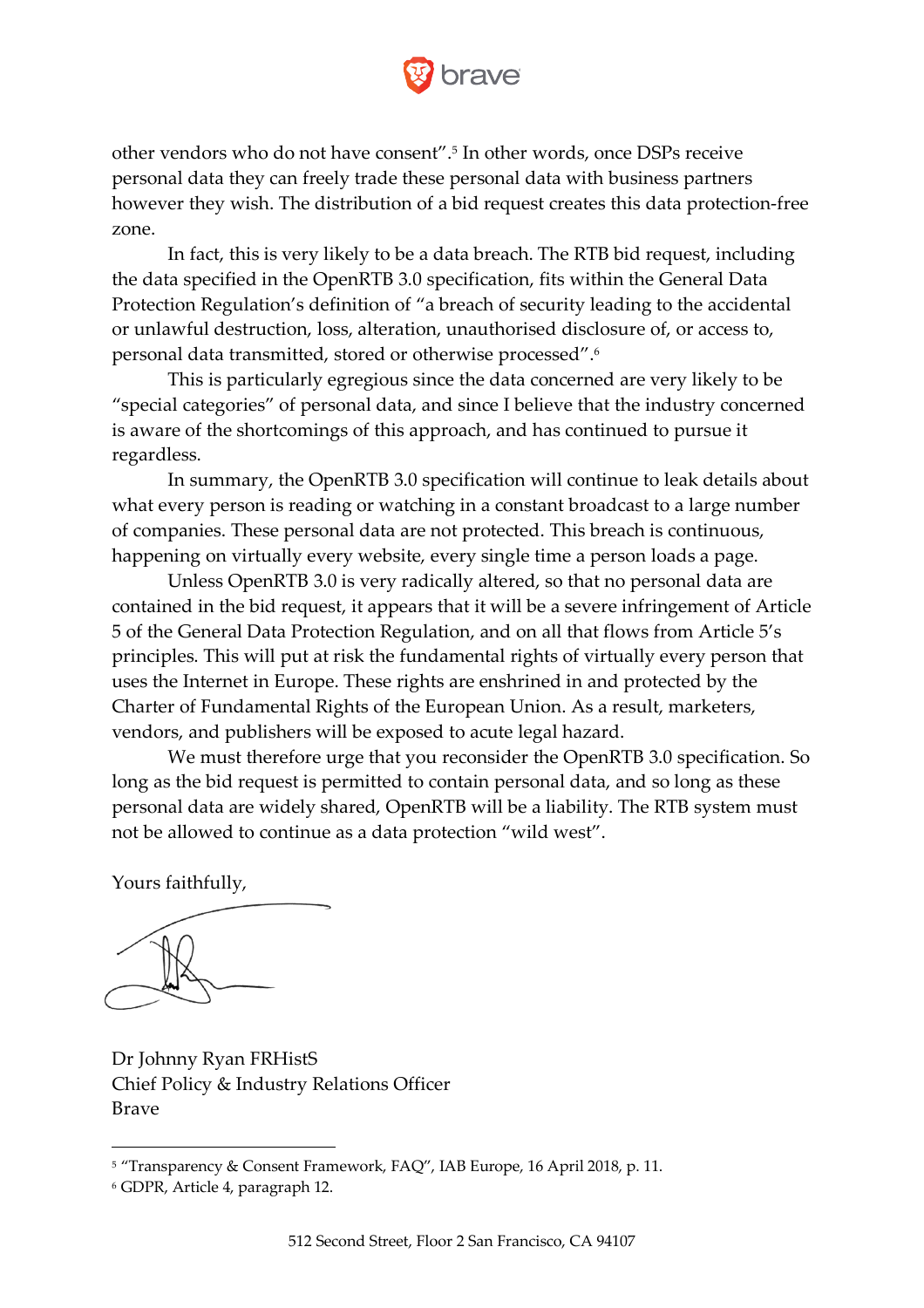

# **Appendix 1. What personal data are shared in RTB bid requests?**

This summary list is incomplete. Other fields that can contain personal data.<sup>7</sup>

"Site"<sup>8</sup>

• The specific URL that a visitor is loading, which shows what they are reading or watching.

"Device"9

- Operating system and version.
- Browser software and version.
- IP address.
- Device manufacturer, model, and version.
- Height of the screen.
- Width of the screen.
- Screen ratio.
- Whether JavaScript is supported.
- The version of Flash supported by the browser.
- Language settings.
- Carrier / ISP.
- Type of connection, if mobile.
- Network connection type.
- Hardware device ID (hashed).
- MAC address of the device (hashed).

"User" $^{10}$ 

- An Ad Exchange's unique personal identifier for the visitor to the website. (This may rotate, but the specification says that it "must be stable long enough to serve reasonably as the basis for frequency capping and retargeting."11)
- Advertiser's "buyeruid", a unique personal identifier for the data subject.
- The website visitor's year of birth, if known.
- The website visitor's gender, if known.
- The website visitor's interests.
- $\bullet$  Additional data about the website visitor, if available from a data broker.<sup>12</sup> (These may include the "segment"13 category previously decided by the data broker, based on the broker's previous profiling of this particular person.) " $Geo$ "<sup>14</sup>
	- Location latitude and longitude.
	- Zip/postal code.

 $\overline{a}$ 

- <sup>13</sup> "Object: segment" in ibid.
- <sup>14</sup> "Object: device" in ibid.

<sup>7</sup> For example, thirty eight of the data fields in the specification contain the phrase "optional vendor specific extensions".

<sup>&</sup>lt;sup>8</sup> "Object: site" in "AdCOM Specification v1.0, Beta Draft", IAB TechLab, 24 July 2018.

<sup>&</sup>lt;sup>9</sup> "Object: device" in ibid.

<sup>&</sup>lt;sup>10</sup> "Object: device" in ibid.

 $11$  ibid.

<sup>&</sup>lt;sup>12</sup> "Object: data" in ibid.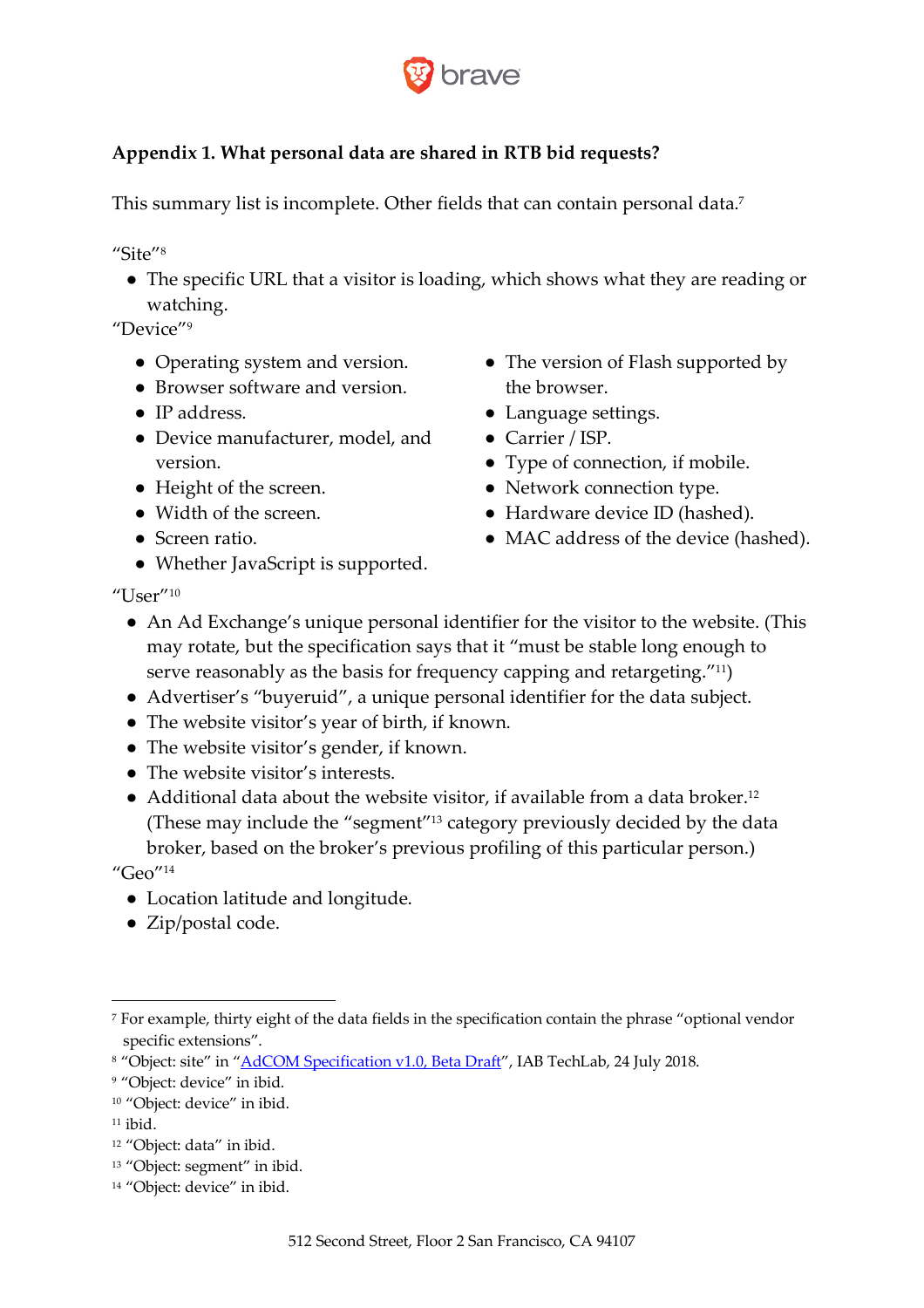

## **Appendix 2. Selected data tables from IAB specification documents**

The following tables are copied from AdCOM specification v1, which is part of the OpenRTB 3.0 specification.15 Only selected tables relevant to website bid requests are included here. URLs of the specific part of the specification from where the tables are taken are presented above each table.

#### **Object: Site**

#### Derived from: DistributionChannel

This object is used to define an ad supported website, in contrast to a non-browser application, for example. As a derived class, a "Site" object inherits all "DistributionChannel" attributes and adds those defined below.

| Attribute  | <b>Type</b>     | <b>Definition</b>                                                                                                                         |
|------------|-----------------|-------------------------------------------------------------------------------------------------------------------------------------------|
| domain     | string          | Domain of the site (e.g., "mysite.foo.com").                                                                                              |
| cat        | string<br>array | Array of content categories describing the site using IDs from the taxonomy indicated in<br>"cattax".                                     |
| sectcat    | string<br>array | Array of content categories describing the current section of the site using IDs from the<br>taxonomy indicated in "cattax".              |
| pagecat    | string<br>array | Array of content categories describing the current page or view of the site using IDs from the<br>taxonomy indicated in "cattax".         |
| cattax     | integer         | The taxonomy in use for the "cat", "sectcat" and "pagecat" attributes. Refer to List: Category<br>Taxonomies.                             |
| privpolicy | integer         | Indicates if the site has a privacy policy, where $0 = \text{no}$ , $1 = \text{yes}$ .                                                    |
| keywords   | string          | Comma separated list of keywords about the site.                                                                                          |
| page       | string          | URL of the page within the site.                                                                                                          |
| ref        | string          | Referrer URL that caused navigation to the current page.                                                                                  |
| search     | string          | Search string that caused navigation to the current page.                                                                                 |
| mobile     | integer         | Indicates if the site has been programmed to optimize layout when viewed on mobile devices,<br>where $0 = \text{no}$ , $1 = \text{yes}$ . |
| amp        | integer         | Indicates if the page is built with AMP HTML, where $0 = \text{no}$ , $1 = \text{yes}$ .                                                  |
| ext        | object          | Optional vendor-specific extensions.                                                                                                      |

https://github.com/InteractiveAdvertisingBureau/AdCOM/blob/master/AdCOM%20 BETA%201.0.md#object--site-

<sup>15</sup> "AdCOM Specification v1.0, Beta Draft", IAB TechLab, 24 July 2018 (URL:

https://github.com/InteractiveAdvertisingBureau/AdCOM/blob/master/AdCOM%20BETA%201.0.m  $\underline{d}$ .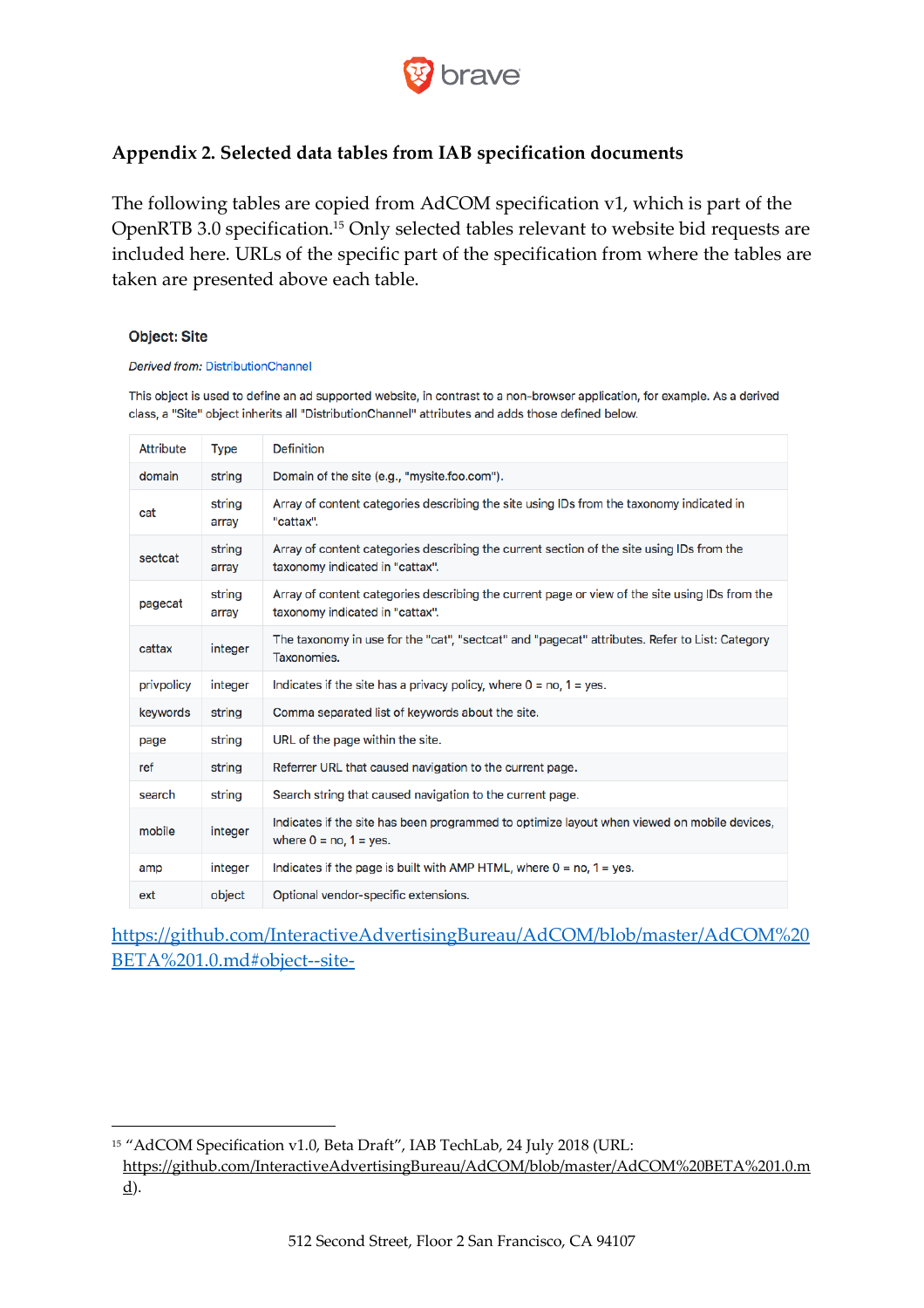

#### **Object: Publisher**

This object describes the publisher of the media in which ads will be displayed.

| Attribute | <b>Type</b>            | <b>Definition</b>                                                                                             |
|-----------|------------------------|---------------------------------------------------------------------------------------------------------------|
| id        | string,<br>recommended | Vendor-specific unique publisher identifier, as used in ads.txt files.                                        |
| name      | string                 | Displayable name of the publisher.                                                                            |
| domain    | string                 | Highest level domain of the publisher (e.g., "publisher.com").                                                |
| cat       | string array           | Array of content categories that describe the publisher using IDs from the taxonomy<br>indicated in "cattax". |
| cattax    | integer                | The taxonomy in use for the "cat" attribute. Refer to List: Category Taxonomies.                              |
| ext       | object                 | Optional vendor-specific extensions.                                                                          |

## https://github.com/InteractiveAdvertisingBureau/AdCOM/blob/master/AdCOM%20 BETA%201.0.md#object--publisher-

#### **Object: User**

This object contains information known or derived about the human user of the device (i.e., the audience for advertising). The user ID is a vendor-specific artifact and may be subject to rotation or other privacy policies. However, this user ID must be stable long enough to serve reasonably as the basis for frequency capping and retargeting.

| <b>Attribute</b> | Type                   | Definition                                                                                                                                                                         |
|------------------|------------------------|------------------------------------------------------------------------------------------------------------------------------------------------------------------------------------|
| id               | string;<br>recommended | Vendor-specific ID for the user. At least one of "id" or "buyeruid" is strongly<br>recommended.                                                                                    |
| buyeruid         | string;<br>recommended | Buyer-specific ID for the user as mapped by an exchange for the buyer. At least one of<br>"id" or "buyeruid" is strongly recommended.                                              |
| yob              | integer                | Year of birth as a 4-digit integer.                                                                                                                                                |
| gender           | string                 | Gender, where "M" = male, "F" = female, "O" = known to be other (i.e., omitted is<br>unknown).                                                                                     |
| keywords         | string                 | Comma separated list of keywords, interests, or intent.                                                                                                                            |
| consent          | string                 | GDPR consent string if applicable, complying with the comply with the IAB standard<br>Consent String Format in the Transparency and Consent Framework technical<br>specifications. |
| geo              | object                 | Location of the user's home base (i.e., not necessarily their current location). Refer to<br>Object: Geo.                                                                          |
| data             | object array           | Additional user data. Each "Data" object represents a different data source. Refer to<br>Object: Data.                                                                             |
| ext              | object                 | Optional vendor-specific extensions.                                                                                                                                               |

## https://github.com/InteractiveAdvertisingBureau/AdCOM/blob/master/AdCOM%20 BETA%201.0.md#object--user-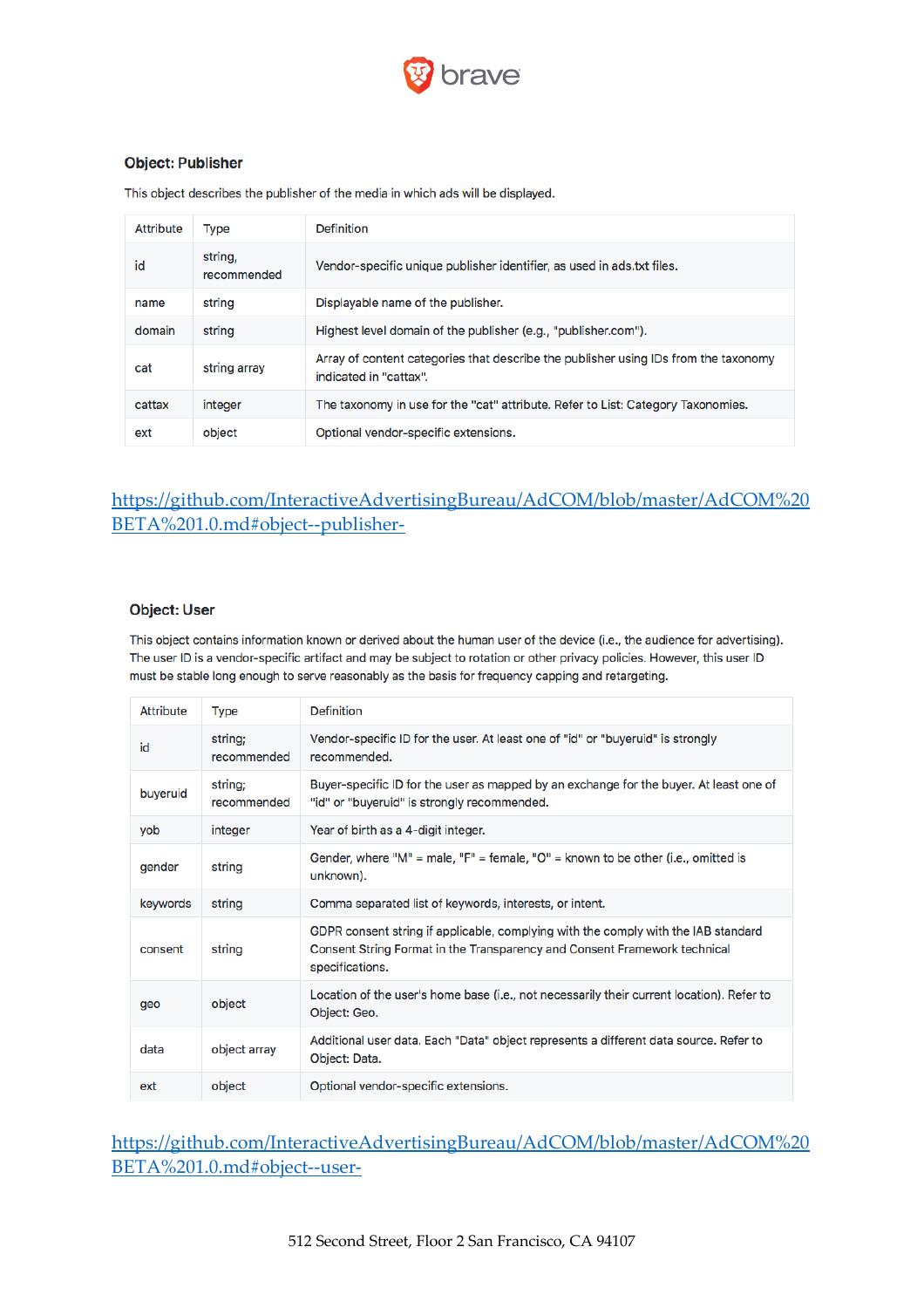

#### © Object: Device

This object provides information pertaining to the device through which the user is interacting. Device information includes its hardware, platform, location, and carrier data. The device can refer to a mobile handset, a desktop computer, set top box, or other digital device.

| <b>Attribute</b> | Type    | <b>Definition</b>                                                                                                                                                                                                                                                                                            |
|------------------|---------|--------------------------------------------------------------------------------------------------------------------------------------------------------------------------------------------------------------------------------------------------------------------------------------------------------------|
| type             | integer | The general type of device. Refer to List: Device Types.                                                                                                                                                                                                                                                     |
| ua               | string  | Browser user agent string.                                                                                                                                                                                                                                                                                   |
| ifa              | string  | ID sanctioned for advertiser use in the clear (i.e., not hashed).                                                                                                                                                                                                                                            |
| dnt              | integer | Standard "Do Not Track" flag as set in the header by the browser, where 0 = tracking is<br>unrestricted, $1 =$ do not track.                                                                                                                                                                                 |
| Imt              | integer | "Limit Ad Tracking" signal commercially endorsed (e.g., iOS, Android), where 0 = tracking is<br>unrestricted, 1 = tracking must be limited per commercial guidelines.                                                                                                                                        |
| make             | string  | Device make (e.g., "Apple").                                                                                                                                                                                                                                                                                 |
| model            | string  | Device model (e.g., "iPhone").                                                                                                                                                                                                                                                                               |
| OS               | integer | Device operating system. Refer to List: Operating Systems.                                                                                                                                                                                                                                                   |
| <b>OSV</b>       | string  | Device operating system version (e.g., "3.1.2").                                                                                                                                                                                                                                                             |
| hwy              | string  | Hardware version of the device (e.g., "5S" for iPhone 5S).                                                                                                                                                                                                                                                   |
| h                | integer | Physical height of the screen in pixels.                                                                                                                                                                                                                                                                     |
| W                | integer | Physical width of the screen in pixels.                                                                                                                                                                                                                                                                      |
| ppi              | integer | Screen size as pixels per linear inch.                                                                                                                                                                                                                                                                       |
| pxratio          | float   | The ratio of physical pixels to device independent pixels.                                                                                                                                                                                                                                                   |
| js               | integer | Support for JavaScript, where $0 = \text{no}$ , $1 = \text{yes}$ .                                                                                                                                                                                                                                           |
| lang             | string  | Browser language using ISO-639-1-alpha-2.                                                                                                                                                                                                                                                                    |
| ip               | string  | IPv4 address closest to device.                                                                                                                                                                                                                                                                              |
| ipv6             | string  | IP address closest to device as IPv6.                                                                                                                                                                                                                                                                        |
| xff              | string  | The value of the x-forwarded-for header.                                                                                                                                                                                                                                                                     |
| iptr             | integer | Indicator of truncation of any of the IP attributes (i.e., "ip", "ipv6", "xff"), where $0 = \text{no}$ , $1 =$<br>yes (e.g., from 1.2.3.4 to 1.2.3.0).<br>Refer to tools.ietf.org/html/rfc6235#section-4.1.1 for more information on IP truncation.                                                          |
| carrier          | string  | Carrier or ISP (e.g., "VERIZON") using exchange curated string names which should be<br>published to bidders a priori.                                                                                                                                                                                       |
| mccmnc           | string  | Mobile carrier as the concatenated MCC-MNC code (e.g., "310-005" identifies Verizon<br>Wireless CDMA in the USA). Refer to en.wikipedia.org/wiki/Mobile_country_code for further<br>information and references. Note that the dash between the MCC and MNC parts is required<br>to remove parsing ambiguity. |
| mccmncsim        | string  | MCC and MNC of the SIM card using the same format as "mccmnc". When both values are<br>available, a difference between them reveals that a user is roaming.                                                                                                                                                  |
| contype          | integer | Network connection type. Refer to List: Connection Types.                                                                                                                                                                                                                                                    |
| geofetch         | integer | Indicates if the geolocation API will be available to JavaScript code running in display ad,                                                                                                                                                                                                                 |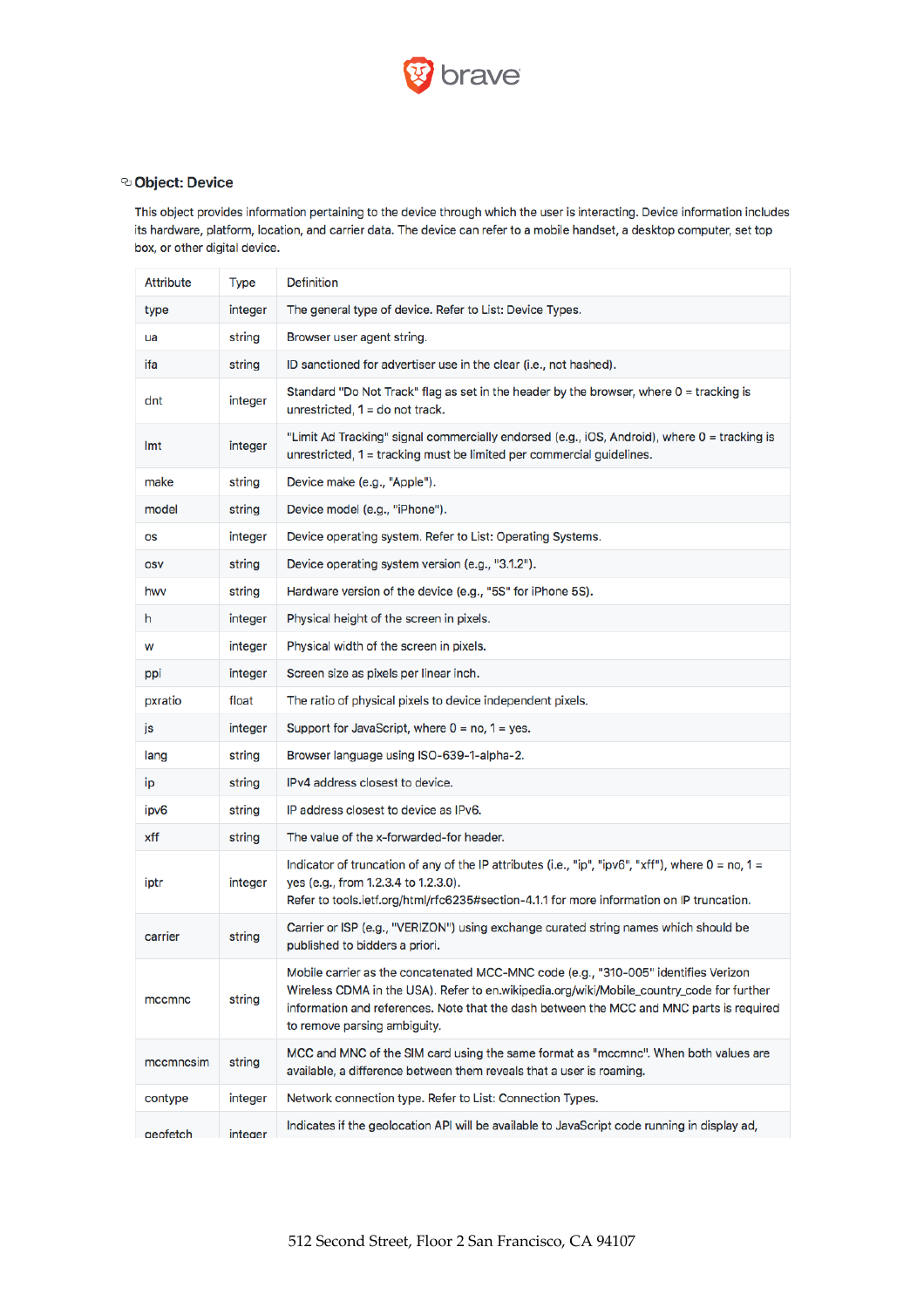

| geofetch | integer | Indicates if the geolocation API will be available to JavaScript code running in display ad,<br>where $0 = \text{no}$ , $1 = \text{yes}$ . |
|----------|---------|--------------------------------------------------------------------------------------------------------------------------------------------|
| geo      | object  | Location of the device (i.e., typically the user's current location). Refer to Object: Geo.                                                |
| ext      | object  | Optional vendor-specific extensions.                                                                                                       |

# https://github.com/InteractiveAdvertisingBureau/AdCOM/blob/master/AdCOM%20 BETA%201.0.md#object--device-

#### **Object: Geo**

This object encapsulates various methods for specifying a geographic location. When subordinate to a "Device" object, it indicates the location of the device which can also be interpreted as the user's current location. When subordinate to a "User" object, it indicates the location of the user's home base (i.e., not necessarily their current location).

The "lat" and "lon" attributes should only be passed if they conform to the accuracy depicted in the "type" attribute. For example, the centroid of a large region (e.g., postal code) should not be passed.

| <b>Attribute</b> | <b>Type</b> | <b>Definition</b>                                                                                                                                                                                                                                                                                |
|------------------|-------------|--------------------------------------------------------------------------------------------------------------------------------------------------------------------------------------------------------------------------------------------------------------------------------------------------|
| type             | integer     | Source of location data; recommended when passing lat/lon. Refer to List: Location Types.                                                                                                                                                                                                        |
| lat              | float       | Latitude from -90.0 to +90.0, where negative is south.                                                                                                                                                                                                                                           |
| lon              | float       | Longitude from -180.0 to +180.0, where negative is west.                                                                                                                                                                                                                                         |
| accur            | integer     | Estimated location accuracy in meters; recommended when lat/lon are specified and derived<br>from a device's location services (i.e., type = 1). Note that this is the accuracy as reported from<br>the device. Consult OS specific documentation (e.g., Android, iOS) for exact interpretation. |
| lastfix          | integer     | Number of seconds since this geolocation fix was established. Note that devices may cache<br>location data across multiple fetches. Ideally, this value should be from the time the actual fix<br>was taken.                                                                                     |
| ipserv           | integer     | Service or provider used to determine geolocation from IP address if applicable (i.e., "type" =<br>2). Refer to List: IP Location Services.                                                                                                                                                      |
| country          | string      | Country code using ISO-3166-1-alpha-2.<br>Note that alpha-3 codes may be encountered and vendors are encouraged to be tolerant of<br>them.                                                                                                                                                       |
| region           | string      | Region code using ISO-3166-2; 2-letter state code if USA.                                                                                                                                                                                                                                        |
| metro            | string      | Regional marketing areas such as Nielsen's DMA codes or other similar taxonomy to be agreed<br>among vendors prior to use.<br>Note that DMA is a trademarked asset of The Nielsen Company. Vendors are encouraged to<br>ensure their use of DMAs is properly licensed.                           |
| city             | string      | City using United Nations Code for Trade & Transport Locations "UN/LOCODE" with the space<br>between country and city suppressed (e.g., Boston MA, USA = "USBOS"). Refer to<br>UN/LOCODE Code List.                                                                                              |
| zip              | string      | ZIP or postal code.                                                                                                                                                                                                                                                                              |
| utcoffset        | integer     | Local time as the number +/- of minutes from UTC.                                                                                                                                                                                                                                                |
| ext              | object      | Optional vendor-specific extensions.                                                                                                                                                                                                                                                             |